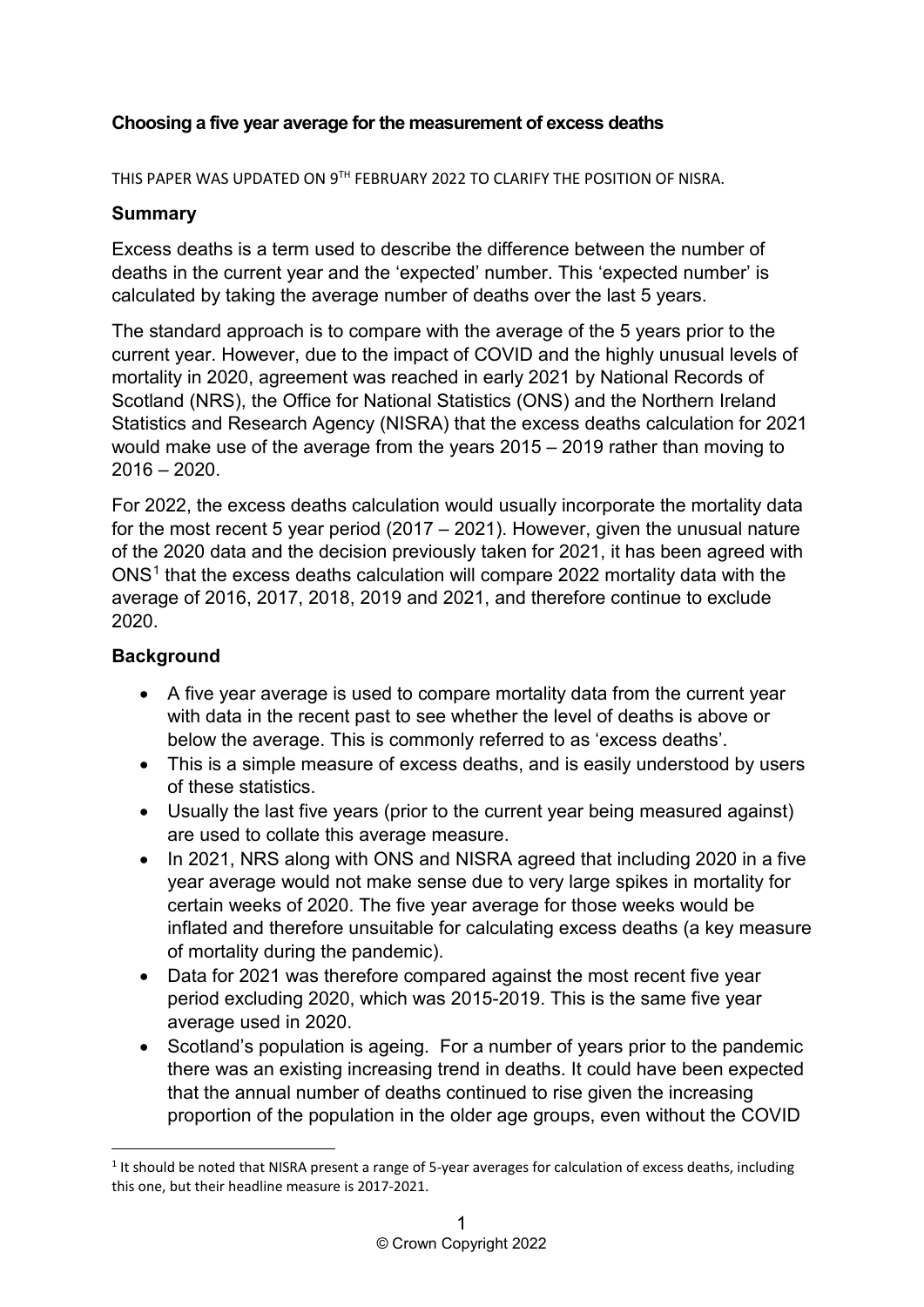pandemic. To be a useful measure, the five year average must reflect this and use the most recent data where sensible to do so. Therefore, maintaining the current 2015-2019 average to calculate excess deaths in 2022 would be a less meaningful comparison.

#### **Why not continue using the last five years as normal?**

Figure 1 shows the averages on a weekly basis for:

- 16-20 (would have been used in 2021)
- 17-21 (would have been used in 2022)
- 15-19
- $16,17,18,19,21$

Figure 2 shows the weekly totals from 2010 to 2021, by each individual year. It is clear that there was a period in the first wave of the COVID-19 pandemic in spring 2020 (weeks 14 to 21) which has a considerable effect if included in the calculation of any of the five year average options - which would result in excess deaths looking artificially low in the spring.



**Figure 1: Deaths per week for selected five year averages**

**Figure 2: Weekly deaths 2010-2021**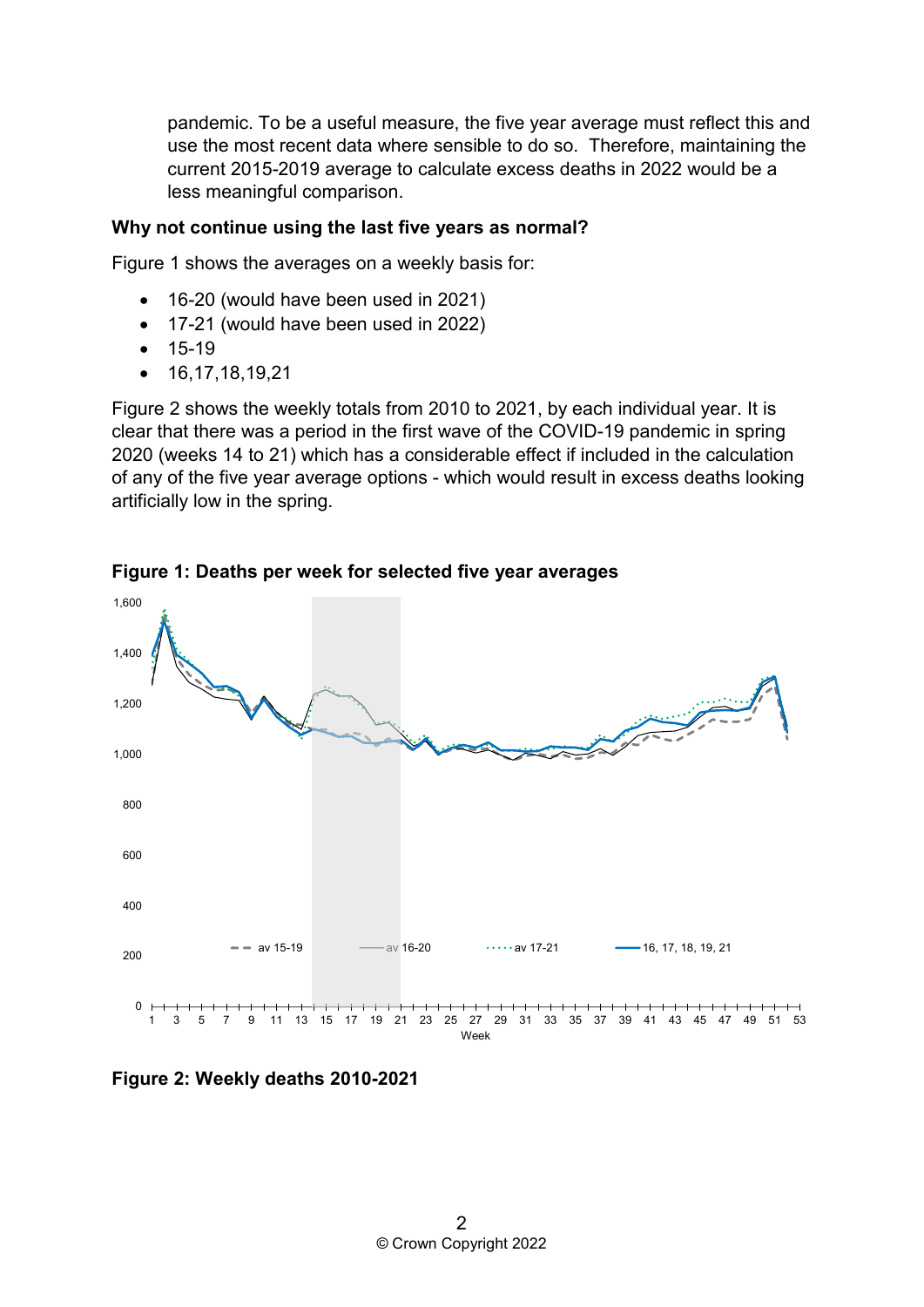

#### **Why not continue to use 2015-2019?**

The 2015-2019 five-year average is helpful as it can be used to compare current numbers of deaths with pre-pandemic levels of mortality. However, the population has aged in recent years, and Scotland has a growing number of people reaching older ages. The expectation being that more people will die, as deaths more commonly occur at older ages. It is therefore important that the five year average of the number of deaths continues to move on and age with the population.

Figure 3 shows:

- Black dots the average number of weekly deaths in the five year average increased steadily until 2015-19
- Blue dots the average number of weekly deaths in each year
- Grey dots the alternative options for the five-year average calculation.

While the 17-21 and 16-20 averages may appear on trend with previous averages, it is important to note that they both contain the spring 2020 spike which makes them unsuitable for weekly comparisons (see Figure 1).